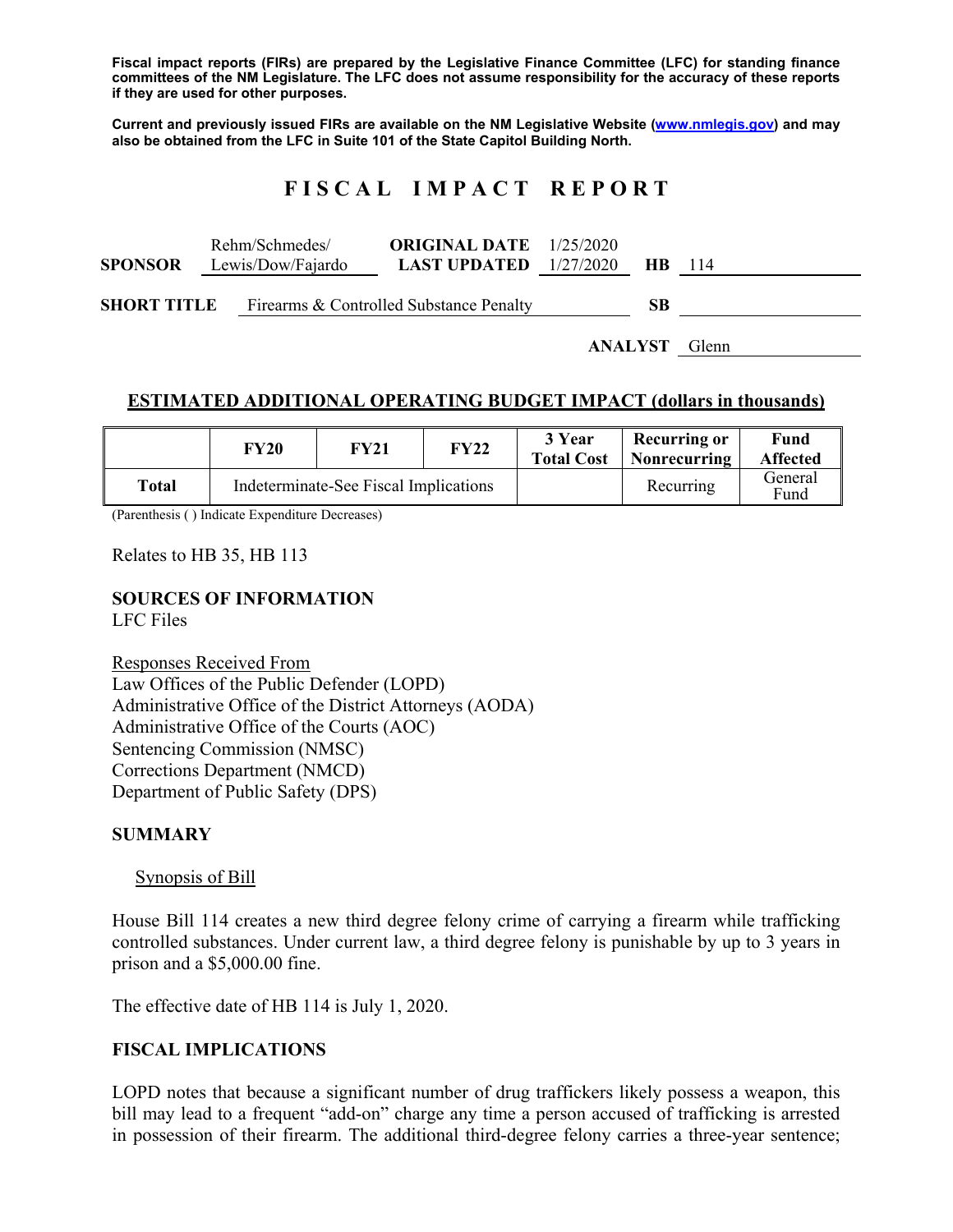#### **House Bill 114 – Page 2**

consequently, defendants may be less likely to take a plea and prefer to take the matter to trial. If more trials result, LOPD may need to hire more trial attorneys with greater experience. LOPD states that an accurate prediction of the fiscal impact is not possible at this time; assessment of the required resources would be necessary if and when the higher-penalty scheme proposed by HB 114 is implemented.

AOC states that, as penalties become more severe, more defendants may invoke their right to trial and their right to trial by jury. More trials and more jury trials will require additional judge time, courtroom staff time, courtroom availability and jury fees. These additional costs are not capable of quantification. AOC also notes that there will be a minimal administrative cost for statewide update, distribution and documentation of statutory changes. Any additional fiscal impact on the judiciary would be proportional to the enforcement of this law and commenced prosecutions. New laws, amendments to existing laws and new hearings have the potential to increase caseloads in the courts, thus requiring additional resources to handle the increase.

According to NMCD, the fiscal impact of HB 114 is difficult to estimate, as it would require conviction speculations. This bill references trafficking a controlled substance as a violation of Section 30-31-20 NMSA 1978, which can bring on a second degree felony (for the first offense) and a first degree felony (for the second and subsequent offenses). Sentences from those offenses, on top of the additional offense that this bill is proposing, could moderately increase population as it would result in longer sentences. NMCD states that the average annual cost to incarcerate a single inmate in a state or private institution is \$40,419. This includes all classification of inmates. Classification is determined by inmate's custody levels, and costs vary based on custody levels and particular facilities. NMCD further notes that the cost per client in Probation and Parole averages out to \$3,566 annually. This includes Community Corrections programs, standard supervision, and intensive supervision programs.

## **SIGNIFICANT ISSUES**

NMSC notes that as of June 30, 2019, there were 586 offenders committed to the custody of the New Mexico Corrections Department who had a conviction for some level of trafficking in a controlled substance. It is not known how many of those may have been carrying a firearm at the commission of their crime.

NMCD states that HB 114 may result in a moderate increase in sentence lengths, as making carrying a firearm while trafficking a third degree felony would bring on additional penalties.

## **PERFORMANCE IMPLICATIONS**

AOC states that the courts are participating in performance-based budgeting. This bill may have an impact on the measures of the district courts in the following areas:

- Cases disposed of as a percent of cases filed
- Percent change in case filings by case type